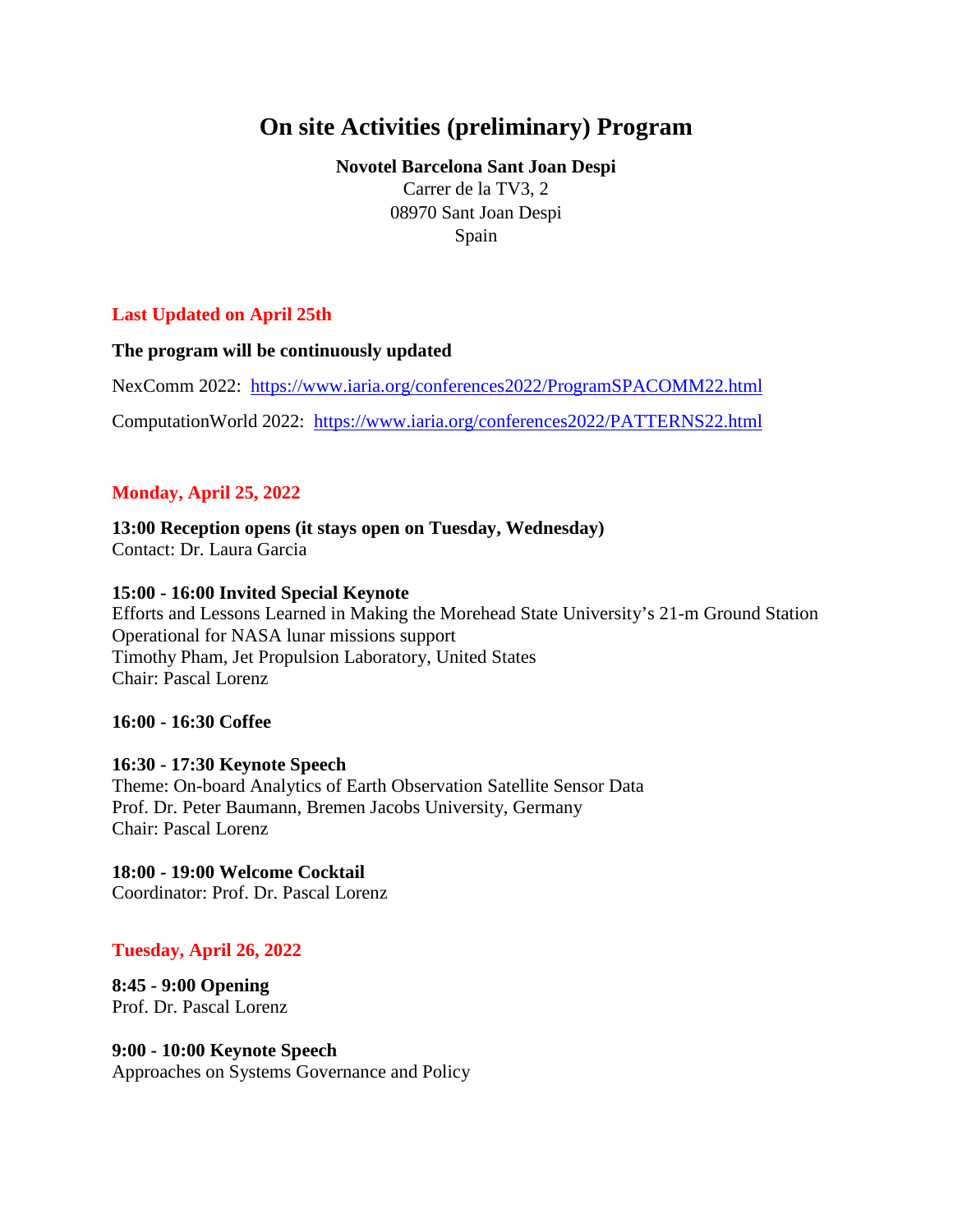Prof. Dr. Mo Mansouri, Stevens Institute of Technology, USA, University of South-Eastern Norway, Norway, USA Chair: Pascal Lorenz

## **10:00 - 10:15 Coffee break**

**10:15 - 11:15 Session 1 (CTRQ and SOFTENG)** Session Chair: David Last

Multiple Regression Models for identifying the causes of Radio Access Network User **Dissatisfaction** Louise Travé-Massuyès

Software Architecture Evolution of a Physical Security Information Management System Oğuzhan Özçelik

## **11:15pm - 11:30am Coffee**

## **11:30 -13:00 Session 2 (ADAPTIVE)**

ADAPTIVE / AISMS: Adaptivity in Intelligent and Secure Mobile Systems Session Chair: Marc Kurz

Introduction Marc Kurz

MeUI - Machine Learning Enhanced Adaptive User Interaction Marc Kurz

Tree-Based Regressors for Predicting Energy Expenditure from Heart Rate in Wearable Devices Stephan Selinger

Context-Aware Security Intelligence of Vulnerability Scanners in Cloud-native Environments Jens Krösche

Complex Responsive Processes in a Multi-Agent System: A Knowledge Accelerator Guido Willemsen

Open discussion and Closing remarks Moderator: Marc Kurz

#### **13:00 - 13:15 Coffee**

#### **13:15 - 14:15 Keynote Speech**

Theme: Ensuring compliance with the FAIR principles in access to research data by building services for data management in scientific institutions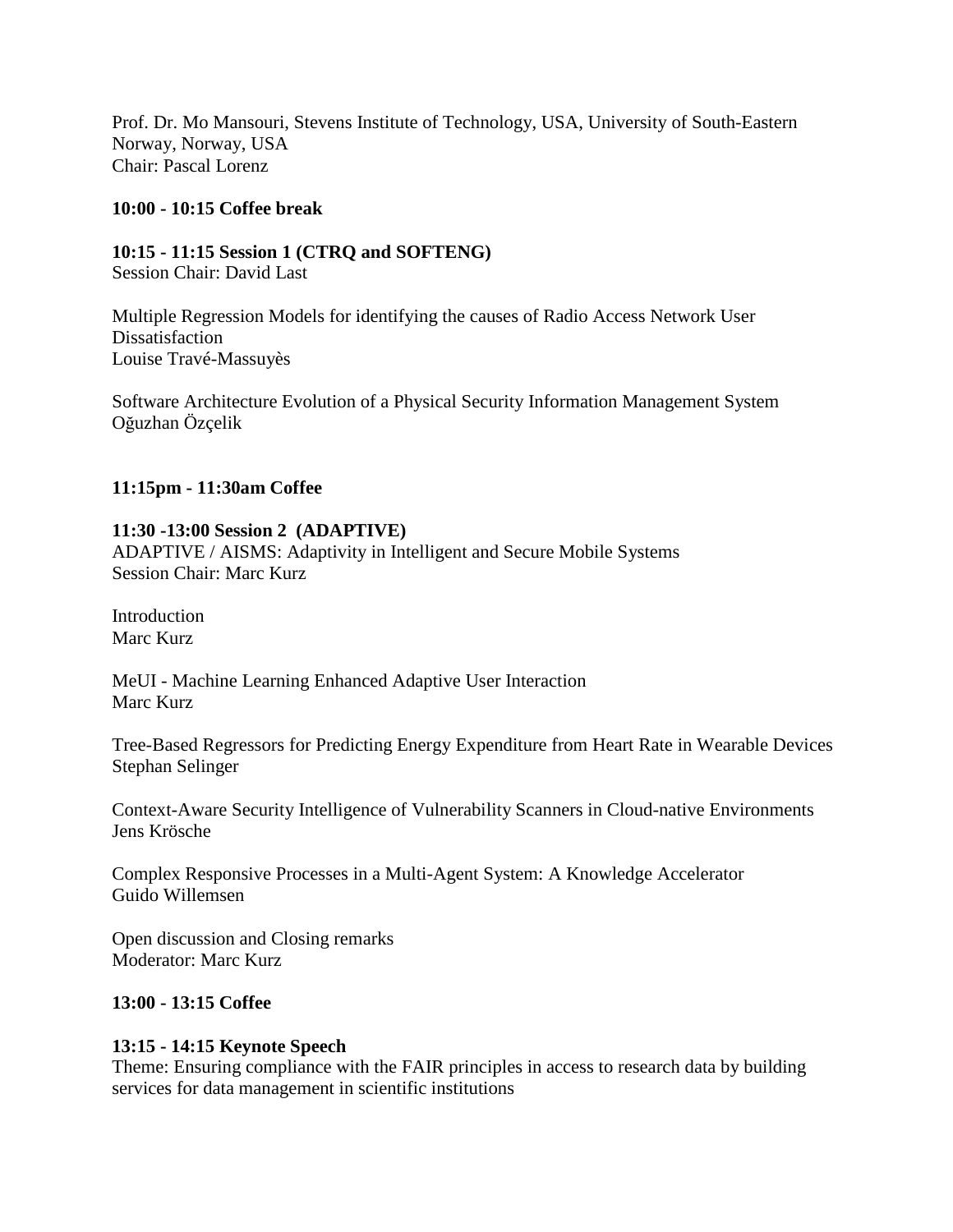Dr Anna Wałek, Gdańsk University of Technology, Poland Chair: Pascal Lorenz

## **14:15 - 15:15 Lunch Break**

## **15:15 - 16:15 Keynote Speech**

Theme: CFTaaS: Cyber Forensics Testbed as a Service Dr. Juan-Carlos Bennett, Naval Information Warfare Center (NIWC) Pacific, USA Chair: Pascal Lorenz

## **16:15 - 16:30 Coffee Break**

## **16:30 - 18:00 Session 3 (PATTERNS)**

PATTERNS / AI-DSRWA: Maturing Artificial Intelligence - Data Science for Real-World Applications Session Chair: Joschka Kersting

Introduction Joschka Kersting

Tackling the "We have no Data" Challenge: Domain-Specific Machine Translation in SMEs Frederik Simon Bäumer

Implicit Statements in Healthcare Reviews: A Challenge for Sentiment Analysis Frederik Simon Bäumer

Concept of an Inference Procedure for Fault Detection in Production Planning Jan Michael Spoor

Track Me If You Can: Insights into Profil Interlinking on Social Networks Sergej Denisov

Open discussion and Closing remarks Moderator: Joschka Kersting

#### **18:00pm - 19:00pm TBD/Socializing**

**19:00pm - 21:30pm Gala Dinner**

# **Wednesday, April 27, 2022**

#### **9:00 -10:00 Keynote Speaker**

Theme: A Journey through 15 Years of Research about Service-based Computing for the Insurance Industry - from SOA to Microservices -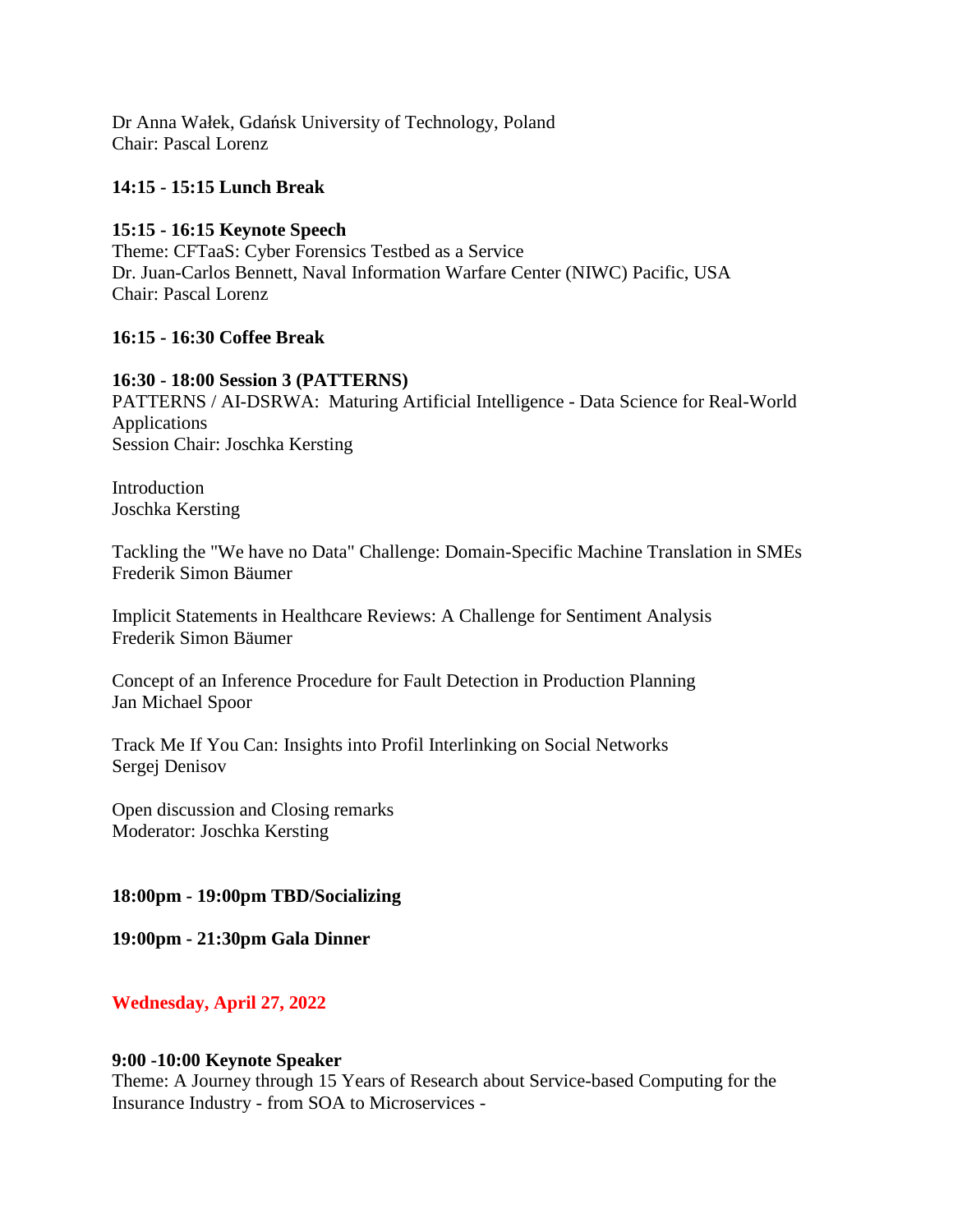Prof. Dr. Arne Koschel Prof. Dr. Andreas Hausotter Chair: Pascal Lorenz

### **10:00 - 10:15 Coffee break**

# **10:15 - 11:45 Session 4 (COGNITIVE, PATTERNS, and SERVICES COMPUTATION)** Session Chair: Arne Koschel

No time to crash: Visualizing Interdependencies for optimal maintenance scheduling Milot Gashi

Patterns for Quantum Error Handling Martin Beisel

Towards the Implementation of Workflows in a Microservices Architecture for Insurance Companies - The Coexistence of Orchestration and Choreography Andreas Hausotter

The need of Security inside a Microservices Architecture in the Insurance Industry Arne Koschel

## **11:45 - 12:00 Coffee**

#### **12:00 - 13:00 Keynote Speaker**

Theme: Pitfalls in Empirical Evaluation of Algorithms Prof. Dr. Andreas Fischer, Technischen Hochschule Deggendorf, Germany Chair: Pascal Lorenz

#### **13:00 - 15:00 Lunch Break**

# **15:00 - 17:00 Session 5 (SPACOMM, ICN, MMEDIA, COGNITIVE, COMPUTATION TOOLS, and PESARO)**

Session Chair: Pascal Lorenz

Design of Highly Selective Bandpass Filter with Wide Stopband using Open Stubs and Spurlines for Satellite Communication (SATCOM) Applications Nitin Muchhal

Using Distributed Ledger Technology for Command and Control and Decentralized Operations David Last

Epipolar Shift Compensated Light Field Video Quality Metric Nusrat Mehajabin